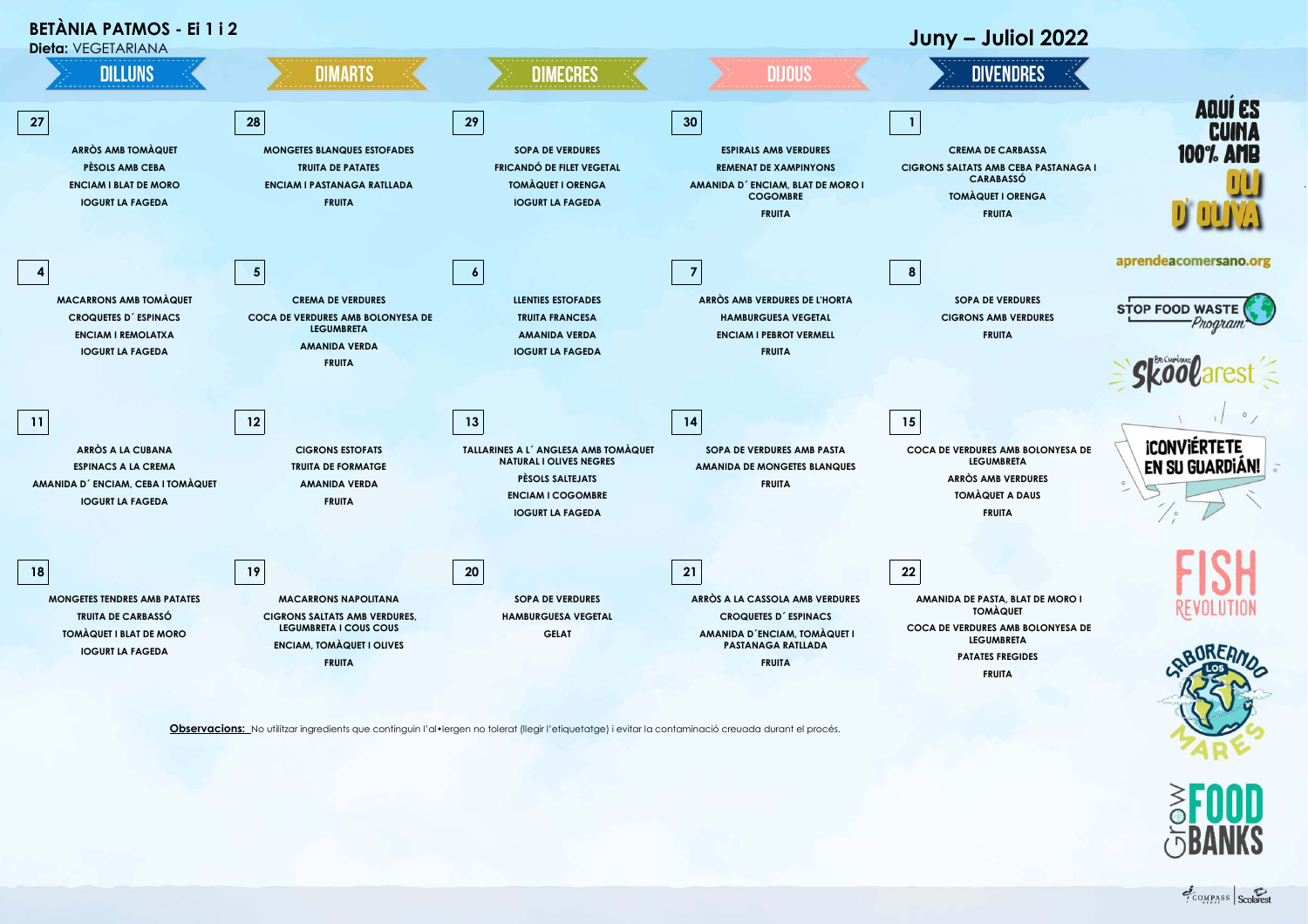

**Observacions:** No utilitzar ingredients que continguin l'al•lergen no tolerat (llegir l'etiquetatge) i evitar la contaminació creuada durant el procés.